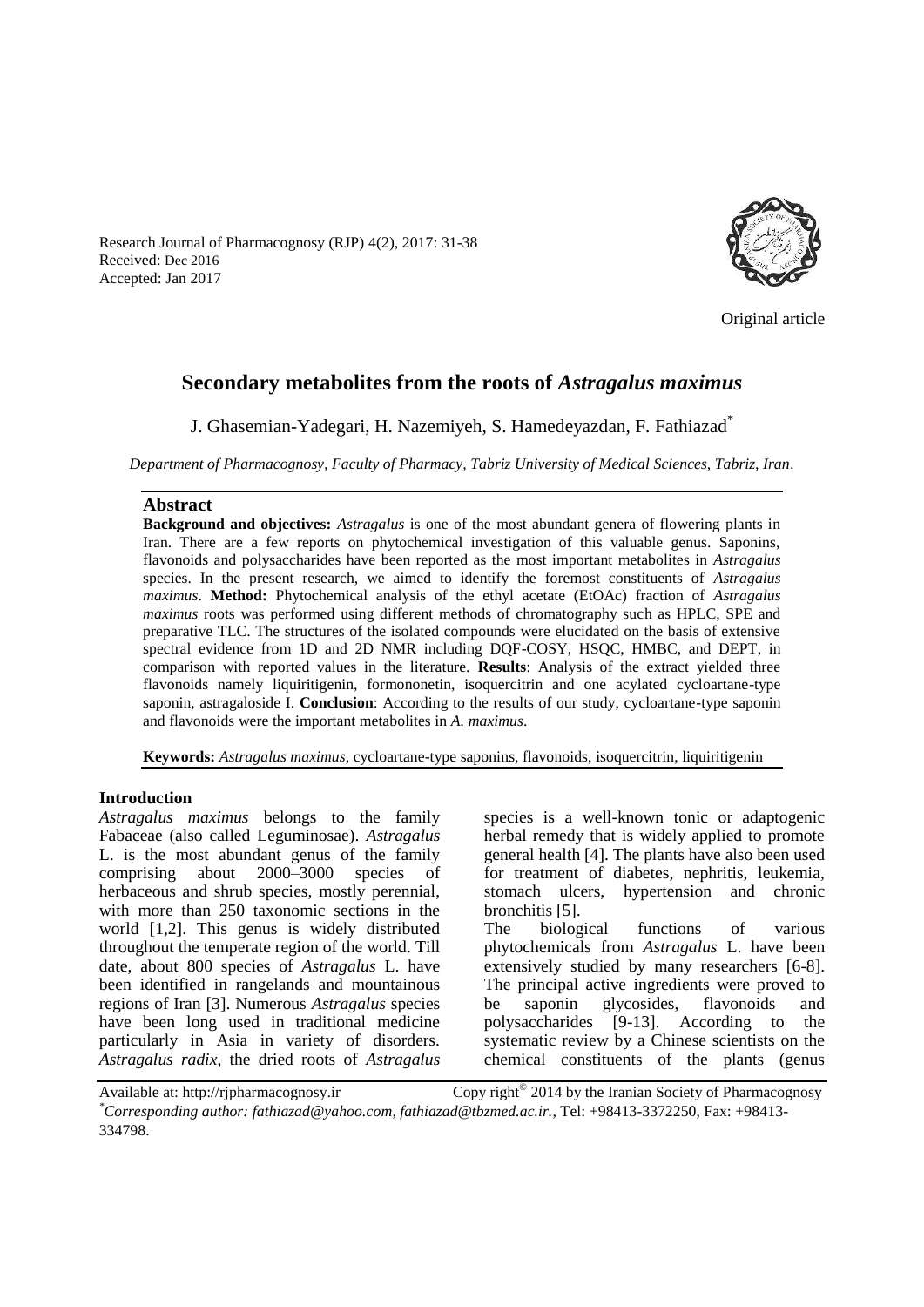*Astragalus* L.) more than 140 cycloartane-type triterpene glycosides, 60 flavonoids and 18 different polysaccharides have been identified so far [14].

In pharmacological studies, such ingredients as well as crude extracts of *Astragalus* species have demonstrated anti-cancer [15], immunostimulant [16], antihypertensive [17], neuroprotective [18], hepatoprotective [19], antimicrobial [20-22], antiviral [23], cardioprotective [24,25] and antiaging activities [7,26].

Despite the vast distribution of *Astragalus* species in Iran, there have been few investigations on the chemical constituents of the plants. In the course of our study on *Astragalus*  genus we previously reported four saponins from *A. caspicus* and two flavonoids from *A. microcephalus* [26,27]. Herein, we have now reported the isolation and structure elucidation of the major saponin and flavonoids from *Astragalus maximus* roots native to northwest of Iran. It is worth to mention that this is the first report on phytochemical study on *A. maximus*.

### **Experimental**

*Materials and equipment*

1D and 2D NMR spectra were acquired on a Bruker avance spectrometer  $({}^{1}H, 400$  MHz and  $13C$ , 100 MHz) at ambient temperature using a Topspin software package, chemical shifts have been given in  $\delta$  (ppm), and coupling constants (J) have been reported in Hz. Analytical and preparative (0.9 mm thickness) TLCs were carried on pre-coated silica gel 60  $F<sub>245</sub>$  (Merck, Germany); VLC was performed on silica gel 60 (Merck, Germany), SPE was performed on Sep-Pak C<sup>18</sup> cartridge (10g, Waters, Ireland). HPLC consisted of two pumps, DAD (Shimadzu, LC 20A, Japan) and reversed-phase preparative column (Ship-pack, CRP-C18, I.D.250×20 mm, particle size 10µm). All solvents were of analytical grade. Acetonitrile was HPLC grade from Merck (Germany).

# *Plant material*

According to the previously published papers [28,29], roots of the plant were harvested in late July 2014 from Arasbaran area in East

Azerbaijan, Iran and were authenticated at the Herbarium of Agriculture and Natural Resources Research and Education Center, Tabriz, Iran, where a voucher specimen was deposited (Registeration No. 8300).

### *Extraction and isolation*

Air-dried powdered roots of *Astragalus maximus*  (500 g) were defatted with petroleum benzene and extracted with 70% MeOH (2 L×3) by maceration at room temperature. After evaporation of MeOH *in vacuo*, the resultant aqueous residue was partitioned with EtOAc followed by *n*-butanol to give the respective residues (15.6 g, 76.5 g). The EtOAc extract (2 g) was subjected to vacuum liquid chromatography (VLC) on silica gel eluted with  $CHCl<sub>3</sub>:MeOH$  $(95:5)$  to CHCl<sub>3</sub>:MeOH  $(5:95)$  each 200 mL and MeOH 300 mL, to give 18 fractions, the process was done in triplicate to acquire sufficient amounts of fractions. Fraction 5 (178 m) eluted with CHCl<sub>3</sub>:MeOH (75:25), yielded a mixture of two compounds which was further subjected to Sephadex LH 20 and eluted by MeOH to afford pure compounds **1** (9 mg) and **2** (24 mg). Fraction 7 (480 mg) was partitioned on Sep-Pak (RP-18, 10 g, Waters, Ireland) eluted with stepwise gradient of MeOH: $H<sub>2</sub>O$  (2:8 to 10:0) each 200 mL to give five subfractions. Compound **3** was purified from subfraction 2 by preparative-HPLC using acetonitrile (A) and water (B) as eluents. HPLC was performed on C18 column  $(250\times20 \text{ mm}, 10 \text{ }\mu\text{m})$  using a gradient elution of 20% to 55% solvent A in B at 0-50 min and flow rate of 15 mL/min. Detection wavelength was either 260 or 330nm. The peak at Rt=  $19.3$  min was collected. The solvent was removed under vacuum to furnish pure compound **3** (16 mg). Fraction 14 (571 mg) eluted with  $CHCl<sub>3</sub>:MeOH$ (30:70) was qualified as a saponin-rich fraction on TLC using pre-coated plate of silica gel 60  $F<sub>254</sub>$  and CHCl<sub>3</sub>:MeOH (13:7) as eluent. Compound  $4$  (18 mg) with  $R_f$  value of 0.64 was isolated from this fraction through preparative TLC of fraction 14 on silica gel 60 plates (0.9 mm thickness) eluted with  $CHCL<sub>3</sub>:MeOH: H<sub>2</sub>O$ (13:7:1) as the mobile phase. Detection was performed with spraying ethanolic  $H_2SO_4$  10%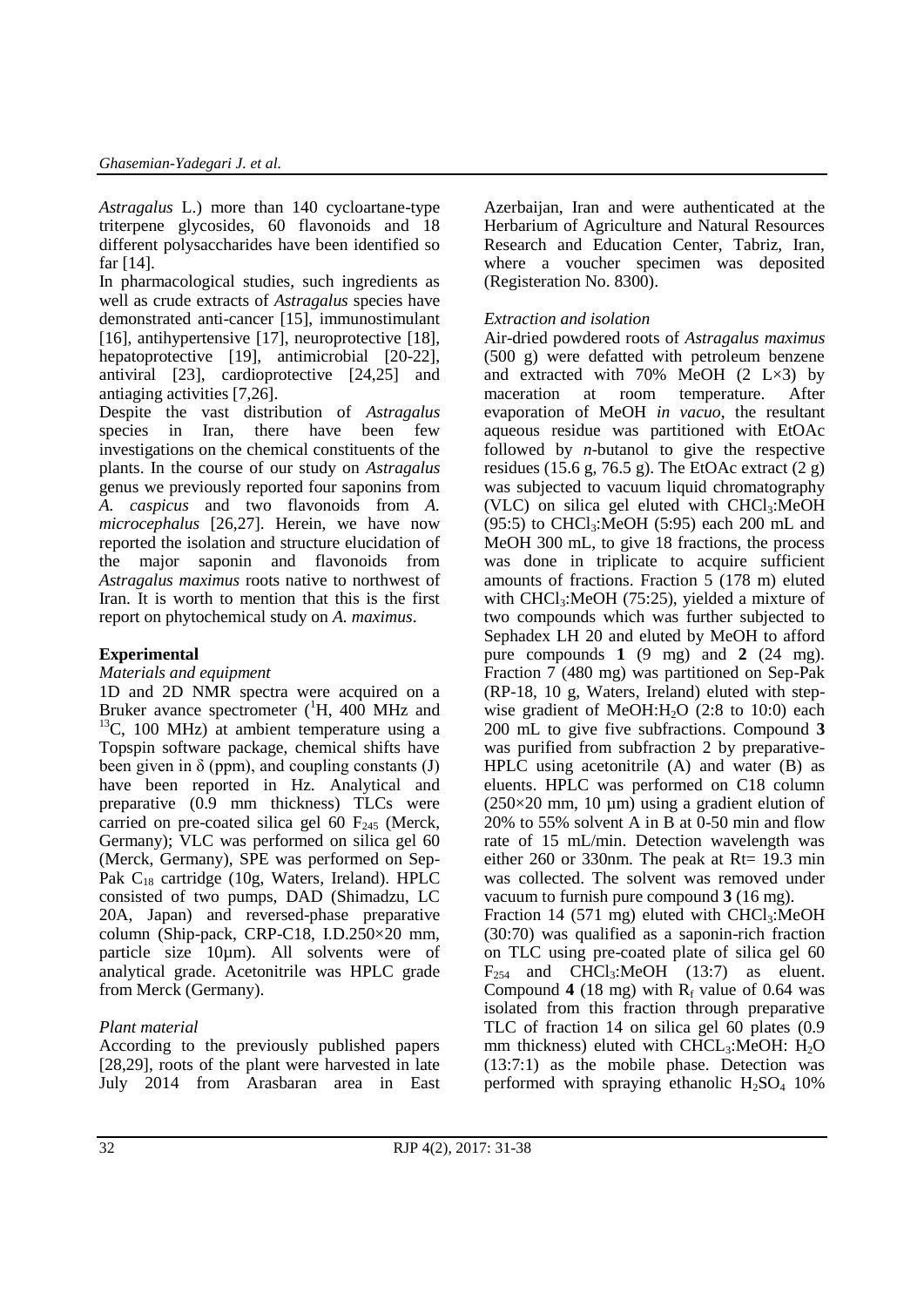solution on uncovered part of the plates. The saponin corresponding spot was scraped off from covered parts of the plates according to the position of colored spot and extracted with methanol to afford compound **4** after filtering and evaporating to dryness.

## **Results and Discussion**

EtOAc extract of *A. maximus* was investigated to identify the foremost secondary metabolites. The extract was analyzed with different chromatographic methods to give compounds **1**- **4**. Three flavonoids and one cycloartane-type saponin were isolated from EtOAc extract.

Compound **1** was obtained as a white amorphous powder. The molecular formula of  $C_{15}H_{12}O_4$  was referred from <sup>13</sup>C NMR. The UV spectrum that showed  $\lambda_{\text{max}}$  at 276 nm (315 nm, shoulder) in conjunction with <sup>1</sup>H NMR spectrum confirmed it to be a flavonoid. This suggestion was confirmed with HMBC, HSQC,  $H - H$ <sup>T</sup>H COSY and DEPT spectrum of compound **1**. In DEPT 135 a negative signal at  $\delta$  43.55 was indicative of CH<sub>2</sub> at position 3. The correlation between H-3a and H-3b with C-4 was clearly observed in HMBC spectrum. According to all these data and in comparison with the reported literature values the structure of liquiritigenin [30] was proved for compound **1.** With reference to Li *et al.*, liquiritigenin has been isolated from *A. membranaceous* revealing its inhibitory activity on lipopolysaccharide-stimulated bone marrowderived dendritic cells with  $IC_{50}$  of 6.1  $\mu$ M [8].

Compound **2** was a pale yellow amorphous powder. The molecular formula was determined as  $C_{16}H_{12}O_4$  according to <sup>13</sup>C NMR. The UV spectrum displayed isoflavone characteristic maximum absorption at 253 nm and a shoulder at 298 nm. The isoflavone structure of this compound was elucidated with NMR data (table 1). The structure of compound **2** was suggested to be formononetin which was in agreement with literature [31]. In a number of previously published papers, formononetin was isolated and reported from the roots of *A. membranaceus, A. taipaishanensis* and *A. mongholicus*; in addition, the potential antioxidant activity of formononetin had been attained in several different methods via DPPH, ABTS, FRAP and lipid peroxidation inhibition assays [8,31,32].

Compound **3** was obtained as a yellow powder with molecular formula of  $C_{21}H_{20}O_{12}$  which was established based on <sup>13</sup>C NMR. The UV spectrum showed absorption maxima at 252 nm and 361 nm. The <sup>1</sup>H NMR spectrum displayed typical signals corresponding to a di-substituted B-ring flavonol glycoside. The <sup>1</sup>H NMR also exhibited a meta- coupled signals at  $\delta$  6.22 and  $\delta$  6.39 represent H-6 and H-8 of ring A. This hypothesis was further proved with HSQC, COSY, HMBC and DEPT spectra. The <sup>1</sup>H NMR indicated a doublet signal at δ 5.27 for anomeric proton which was subsequently confirmed with HSQC in which the correlation of this signal with C-1 signal (δ 102.9) of sugar moiety was evidenced. In HMBC spectrum, correlation between anomeric proton signal with C-3 at  $\delta$  134.2 indicated that the sugar was attached to C-3 of the aglycon. Assignments of the whole carbons and protons were deduced from 2D NMR spectra, and therefore the structure of compound **3** was determined as Quercetin-3-*O*- glucoside (isoquercitrin) which was in agreement with published data [33]. Having reviewed phytochemicals in *Astragalus* genus*,* it was found that isoquercitrin had been previously isolated from the aerial parts of *A. asper* and *A. corniculatus* [34,35].

The structure of compound **4** was evidenced based on comprehensive 2D NMR spectra. Data from 1H NMR and  ${}^{13}$ C NMR have shown in table 2 and 3. The molecular formula of  $C_{45}H_{72}O_{16}$ which was secured from  $^{13}$ C NMR and COSY indicated the characteristic features of a cycloastragenol triterpene as aglycon. The data from <sup>13</sup>C NMR revealed 45 carbons, 30 of which were assigned for cycloartane-type aglycone, 11 signals were attributed to two sugar moieties including one pentose and one hexose and 4 resonances were assigned for two acetyl groups  $( \delta$  19.43, 19.58, 170.75, 170.07). The <sup>1</sup>H NMR spectrum displayed seven tertiary methyl groups at δ 15.17, 18.82, 19.98, 25.25, 26.23, 26.69 and 27.12 and also two characteristic AX system protons of cyclopropane-methylene  $(H_2-19)$ signals at  $\delta$  0.6 (*d*, J=4 Hz) and  $\delta$  0.29 (*d*, J=4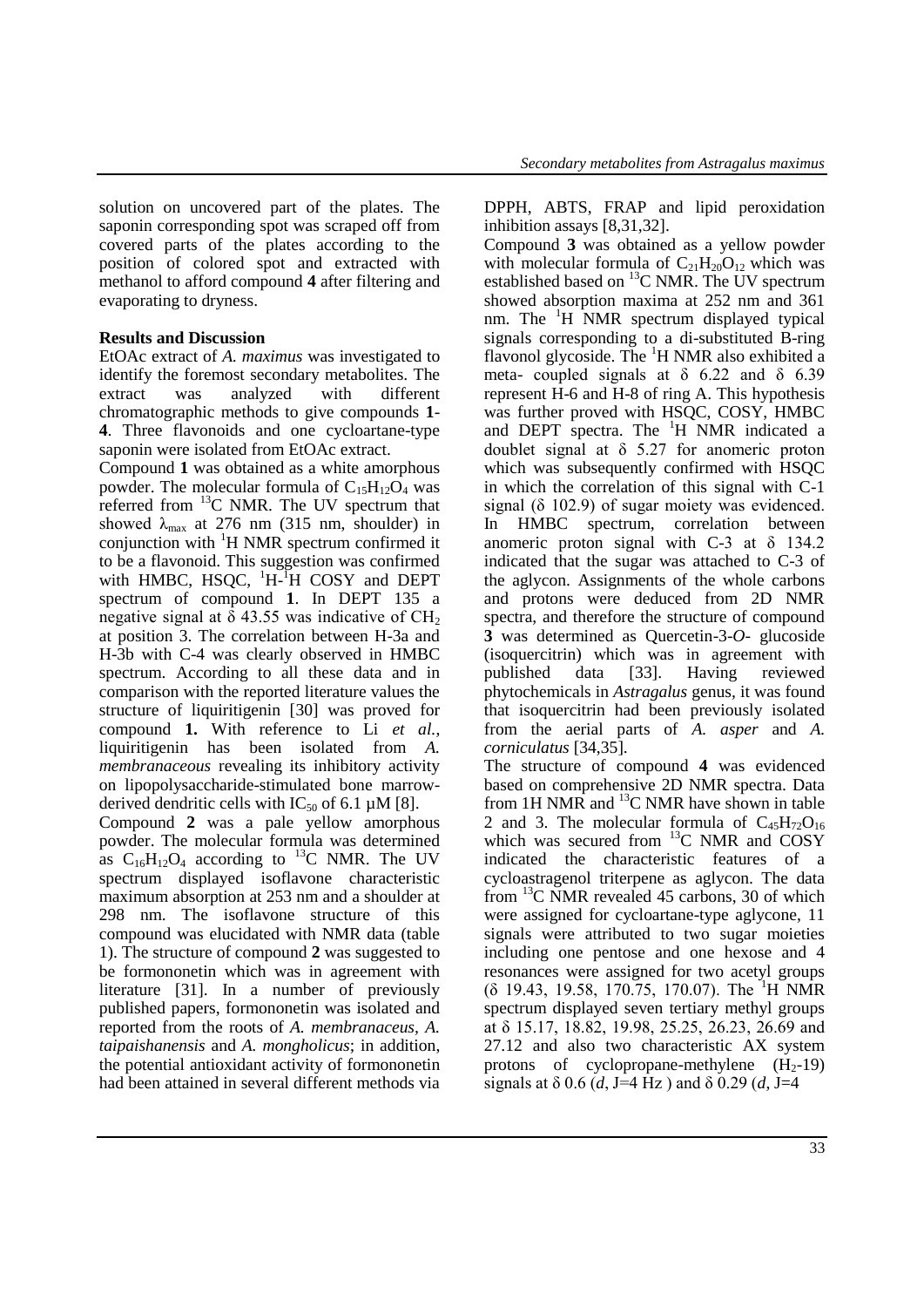*Ghasemian-Yadegari J. et al.*

| <b>Position</b>               | Compound 1               |                  | Compound 2             |                  | Compound 3               |                          |
|-------------------------------|--------------------------|------------------|------------------------|------------------|--------------------------|--------------------------|
|                               | $\delta_{\rm H}$         | $\delta_{\rm C}$ | $\delta_{\rm H}$       | $\delta_{\rm C}$ | $\delta_{\rm H}$         | $\delta_{\rm C}$         |
| $\mathbf{2}$                  | 5.40 $dd$ (J=2.8, 13.2)  | 79.65            | 8.19s                  | 153.44           | ä,                       | 157.10                   |
| 3a                            | 2.71 $dd$ (J=2.8, 17.2)  | 43.55            |                        |                  | $\overline{\phantom{a}}$ | 134.20                   |
| 3 <sub>b</sub>                | 3.08 $dd$ (J=13.2,17.2)  |                  |                        |                  |                          |                          |
| $5\phantom{.0}$               | 7.75 $d$ (J=8.8)         | 128.48           | 8.09 $d$ (J=8.8)       | 124.30           | $\overline{\phantom{a}}$ | 161.63                   |
| $\boldsymbol{6}$              | 6.52 $dd$ (J=1.2, 8.8)   | 110.40           | 6.97 $dd$ (J=2.4, 8.8) | 115.14           | 6.22 $d$ (J=2.4)         | 98.62                    |
| $\overline{7}$                |                          | 165.48           |                        | 163.43           |                          | 165                      |
| $\bf 8$                       | 6.37 $d$ (J=1.2)         | 102.44           | 6.88 $d$ (J=2.4)       | 101.86           | 6.39 $d$ (J=2.4)         | 93.4                     |
| $\boldsymbol{9}$              | $\overline{\phantom{a}}$ | 164.19           | $\bar{a}$              | 158.44           |                          | 157.58                   |
| 10                            |                          | 113.55           |                        | 116.76           |                          | 104.19                   |
| $1^{\prime}$                  |                          | 129.95           |                        | 124              |                          | 121.66                   |
| 2 <sup>r</sup>                | 7.35 $d$ (J=8.4)         | 127.63           | 7.49 $d$ (J=8.6)       | 129.99           | 7.74 $d$ (J=2.4)         | 116.13                   |
| 3'                            | 6.84 $d$ (J=8.4)         | 114.93           | 7.02 $d$ (J=8.6)       | 113.44           |                          | 144.53                   |
| 4 <sup>′</sup>                |                          | 157.57           |                        | 159.74           | $\bar{a}$                | 148.48                   |
| $4'$ -OCH <sub>3</sub>        |                          |                  | 3.85                   | 54.3             | $\overline{\phantom{a}}$ | $\overline{\phantom{a}}$ |
| 5 <sup>′</sup>                | 6.84 $d$ (J=8.4)         | 114.93           | 7.02 $d$ (J=8.6)       | 113.44           | 6.89 $d$ (J=4.8)         | 114.61                   |
| 6 <sup>′</sup>                | 7.35 $d$ (J=8.4)         | 127.63           | 7.49 $d$ (J=8.6)       | 129.99           | 7.62 $dd$ (J=2.4,4.8)    | 121.80                   |
| $-C=O$                        |                          | 192.19           |                        | 176.68           |                          | 178.06                   |
| $3 - 0 - 6$<br>glucopyranosyl |                          |                  |                        |                  |                          |                          |
| 1                             |                          |                  |                        |                  | 5.27 $d$ (J=7.6)         | 102.90                   |
| $\boldsymbol{2}$              |                          |                  |                        |                  | 3.5                      | 74.31                    |
| $\mathbf{3}$                  |                          |                  |                        |                  | 3.45                     | 76.70                    |
| $\overline{\mathbf{4}}$       |                          |                  |                        |                  | 3.35 t                   | 69.80                    |
| $\overline{5}$                |                          |                  |                        |                  | 3.25 m                   | 76.99                    |
| 6                             |                          |                  |                        |                  | 3.59 dd, 3.74 dd         | 61.12                    |

**Table 1**. <sup>1</sup>H and <sup>13</sup>C NMR data of compounds **1-3** in CD3OD purified from *Astragalus maximus*; (δ in ppm, J in Hz)

Hz). Additionally, two protons at δ 4.34 *d*  $(J=8Hz, H-1'')$  and  $\delta$  4.44 *d*  $(J=8.4Hz, H-1')$ correlated with carbon signals at  $\delta$  103.29 and  $\delta$ 103.55 were considered as anomeric protons of two β-linked sugars.Moreover, inspection of COSY spectrum in conjunction with HSQC and HMBC spectra indicated two sugars to be Dxylopyranose and D-glucopyranose. Long-range correlation of H-1΄ and H-1΄΄ with carbon signals at δ 88.93 and δ 78.71 unambiguously revealed the attachment positions to be at C-3 and C-6 of aglycon. Acylation of xylopyranosyl unit was apparent by the downfield shifts of C-2΄ and C-3΄ signals relative to the unacylated xylopyranosyl moiety. Thus, the main saponin component of the extract was characterized as astragaloside I [36]. Likewise, astragaloside I had been detected in *A.*  *wiedemannianus*, *A. hareftae* and root cultures of *A. membranaceus* [36-38].

The structure of compounds **1-4** have shown in figure **1.** 

Previous studies on chemical constituents of various species of *Astragalus* have proved that saponins, flavonoids and polysaccharides are the most important bioactive secondary metabolites. Cycloartane-type saponins were first identified in *Astragalus* genus and about 140 cycloartane saponins have been reported to date. Nowadays, *Astragalus* species are well-known as rich sources of saponins from which astragalosides are the most abundant triterpene saponin glycosides. .

Furthermore, flavonoids mostly isoflavones have been isolated from various *Astragalus* plants. In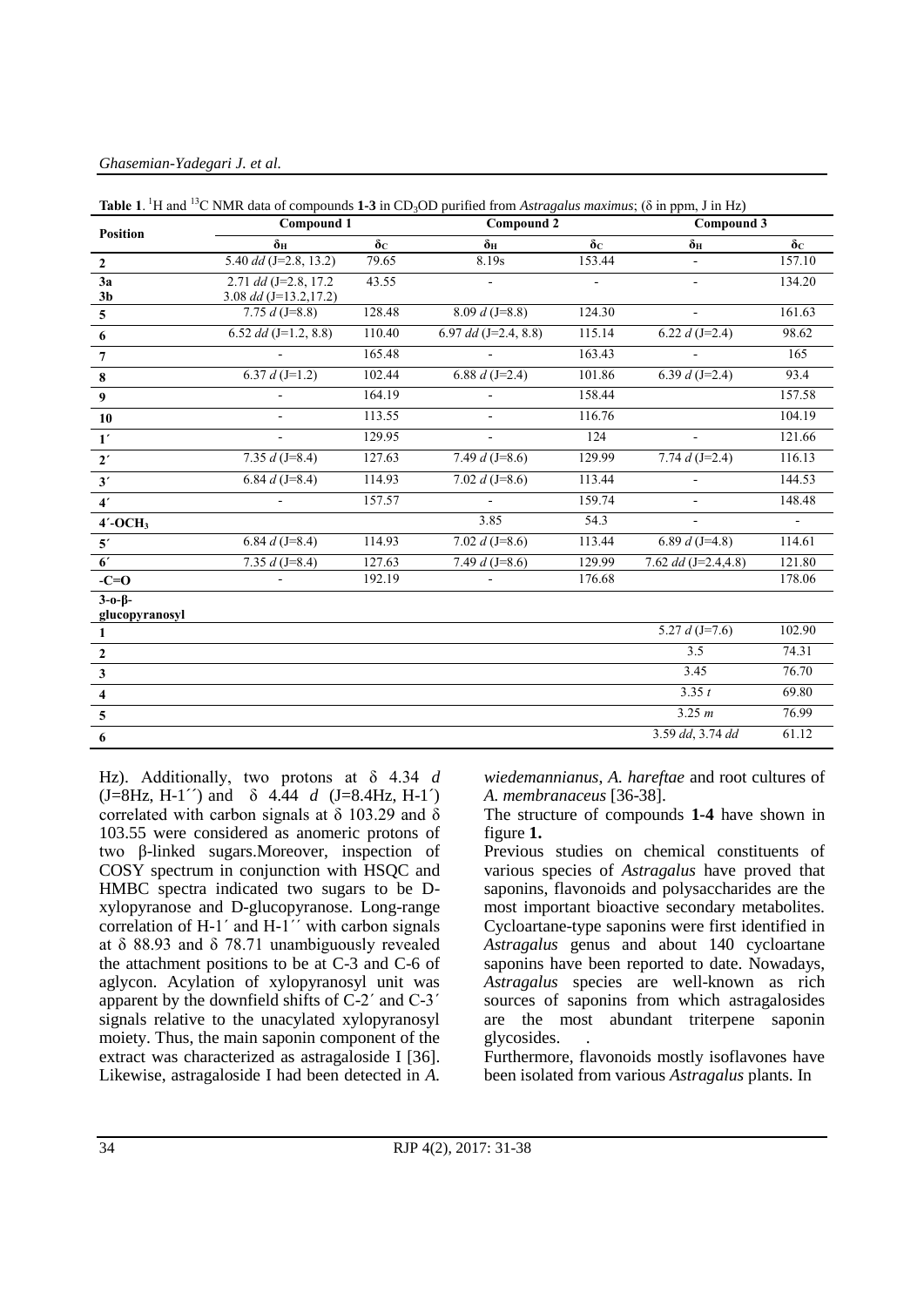recent years, pharmacological investigations have been extensively conducted to understand the effectiveness of the secondary metabolites particularly saponins and flavonoids of *Astragalus* plants.

Table 2.<sup>1</sup>H and <sup>13</sup>C NMR data of the aglycon of compound **4** in CD<sub>3</sub>OD; ( $\delta$  in ppm, J in Hz)

| $\overline{\bf{4}}$ |                               |                |                 |  |  |
|---------------------|-------------------------------|----------------|-----------------|--|--|
| Position            | δH                            | δC             | <b>DEPT</b>     |  |  |
| $\mathbf{1}$        | 1.43 m                        | 31.4           | CH <sub>2</sub> |  |  |
| $\overline{2}$      | 1.58, 1.69 m                  | 28.82          | CH <sub>2</sub> |  |  |
| 3                   | 3.19                          | 88.93          | <b>CH</b>       |  |  |
| $\overline{4}$      |                               | 41.42          | *Q              |  |  |
| 5                   | 1.66 t                        | 51.71          | CH <sub>3</sub> |  |  |
| 6                   | 3.54 m                        | 78.71          | <b>CH</b>       |  |  |
| 7                   | 1.94 m                        | 33.77          | CH <sub>2</sub> |  |  |
| 8                   | 1.88                          | 45.35          | <b>CH</b>       |  |  |
| 9                   |                               | 20.74          | *Q              |  |  |
| 10                  |                               | 28.47          | $^*$ O          |  |  |
| 11                  | 1.32                          | 25.60          | CH <sub>2</sub> |  |  |
| 12                  | 1.63                          | 32.74          | CH <sub>2</sub> |  |  |
| 13                  |                               | 44.59          | $^*$ O          |  |  |
| 14                  |                               | 45.69          | *Q              |  |  |
| 15                  | 2.10                          | 44.75          | CH <sub>2</sub> |  |  |
| 16                  | 4.68 ddd<br>$(J=2.8, 4, 7.8)$ | 73.27          | <b>CH</b>       |  |  |
| 17                  | 2.39 $d$ (J=8)                | 57.54          | <b>CH</b>       |  |  |
| 18                  | 1.27 s                        | 19.98          | CH <sub>3</sub> |  |  |
| 19                  | 0.6 d, 0.29 d<br>$(J=4.4)$    | 28.3           | CH <sub>2</sub> |  |  |
| 20                  |                               | 87.06          | *Q              |  |  |
| 21                  | 1.23 s                        | 26.23          | CH <sub>3</sub> |  |  |
| 22                  | 2.64q<br>$(J=10.4)$           | 34.07          | CH <sub>2</sub> |  |  |
| 23                  | 2                             | 25.42          | CH <sub>2</sub> |  |  |
| 24<br>25            | 3.79 $t$ (J=6)                | 81.19<br>71.08 | <b>CH</b><br>*Q |  |  |
| 26                  | 1.28s                         | 26.96          | CH <sub>3</sub> |  |  |
| 27                  | 1.22s                         | 27.12          | CH <sub>3</sub> |  |  |
| 28                  | 1.152 s                       | 18.82          | CH <sub>3</sub> |  |  |
| 29                  | 0.923 s                       | 15.17          | CH <sub>3</sub> |  |  |
| 30                  | 1.042 s                       | 25.25          | CH <sub>3</sub> |  |  |

\*Quaternary carbon

The results have clearly revealed their connections to the biological activities and have shown that flavonoids and saponins were the major contributors in pharmacological properties of *Astragalus* species. It has been shown that flavonoids together with saponins obtained from *Astragalus* species have demonstrated antioxidant, radioprotective, anti-inflammatory, hypotensive and immunoregulatory activities [39]. Accordingly, saponins and flavonoids have

been used as marker compounds for quality control of *Astragalus* preparations.

Table 3.<sup>1</sup>H and <sup>13</sup>C NMR data of sugars moieties at C-3 and C-6 of the aglycon from compound  $4$  in CD<sub>3</sub>OD; ( $\delta$  in ppm, J in Hz)

| <b>Position</b>          | $\delta_{\rm H}$ | $\delta_{\rm C}$ |  |
|--------------------------|------------------|------------------|--|
| 3-O-xylopyranosyl        |                  |                  |  |
| $1^{\prime}$             | 4.44 $d$ (J=8.4) | 103.55           |  |
| 2 <sup>′</sup>           | 4.8              | 74.25            |  |
| 3'                       | 5                | 77.23            |  |
| 4 <sup>′</sup>           | 3.74             | 67.95            |  |
| 5'                       | 3.94, 3.21       | 65.14            |  |
| $2'$ -CH <sub>3</sub> CO |                  | 170.07           |  |
| $2'$ -CH <sub>3</sub> CO | 2.06             | 19.58            |  |
| $3'-CH3CO$               |                  | 170.75           |  |
| $3'-CH3CO$               | 2.04             | 19.43            |  |
| 6-O-glucopyranosyl       |                  |                  |  |
| $1^{\prime\prime}$       | 4.34             | 103.29           |  |
| 2"                       | 3.29             | 72.25            |  |
| 3"                       | 3.31             | 75.54            |  |
| 4 <sup>''</sup>          | 3.2, 3.6         | 70.16            |  |
| 5"                       | 3.32             | 76.34            |  |
| 6"                       | 3.87, 3.69       | 61.54            |  |



**Liquiritigenin (1) Formononetin (2)**



**Astragaloside I (4)**

**Figure 1**. Structures of liquiritigenin, formononetin, isoquercitrin and astragaloside I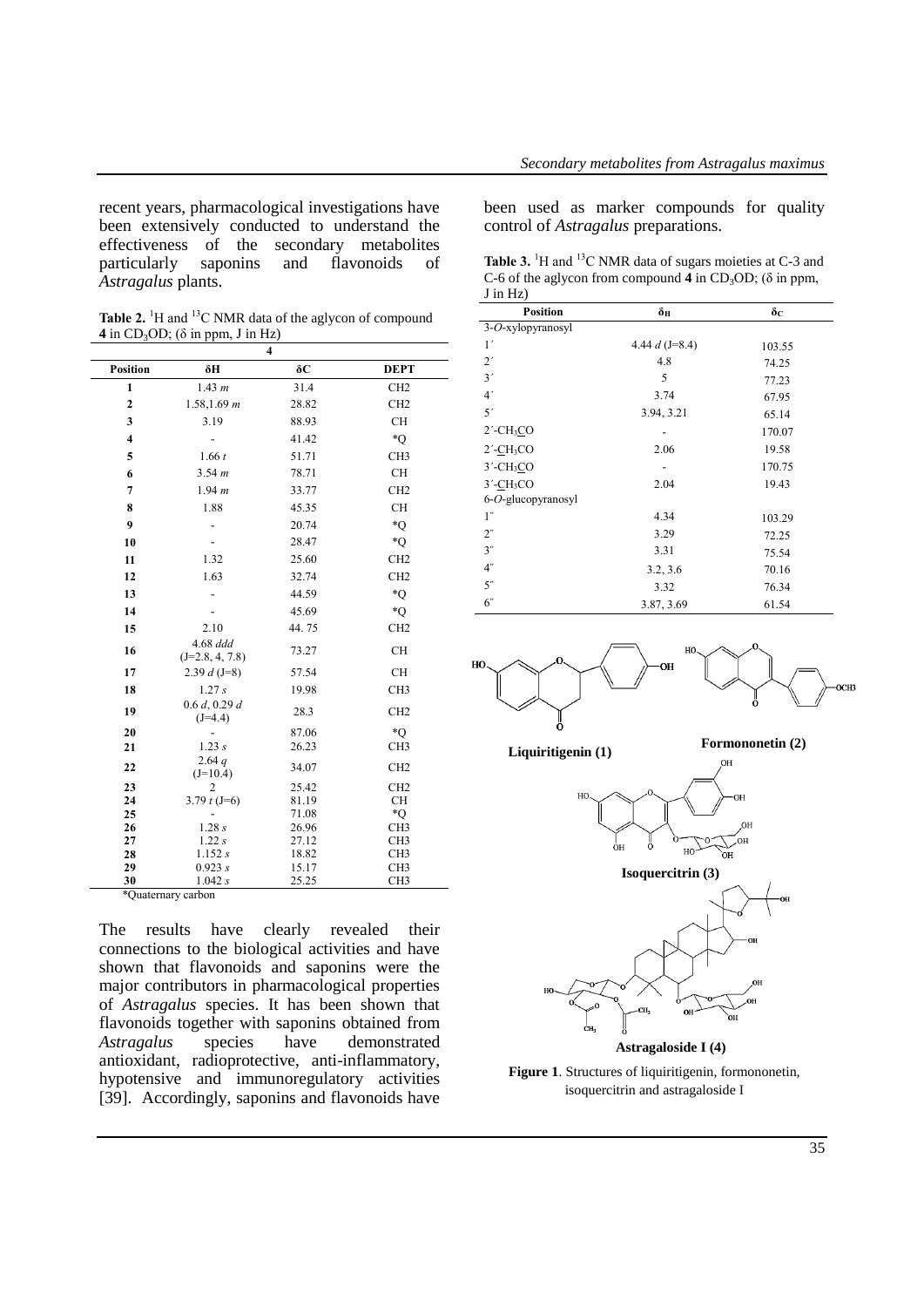In the present study, formononetin (isoflavone), isoquercitrin (flavonol), liquiritigenin (flavanone) and astragaloside I (cycloartane saponin) were isolated from the EtOAc extract of *A. maximus* roots. These results were in line with the data that have been previously reported, where the isoflavones, flavonols and saponins were the prevailing metabolites in *Astragalus* genus [40].

Since there has been no systematic researches on *Astragalus* genus from Iran, we aimed to investigate the chemical components of *A. maximus* from East Azarbijan for the first time. With regard to our results, it is promising for designing further phytochemical and pharmacological studies with the goal of introducing the medicinally effective *Astragalus* species endemic to Iran.

In general, such a study can not only be helpful for researchers to identify potential new lead candidates from *Astragalus* genus for future pharmacological studies but also may serve information to rationalize the use of Iranian endemic plants as herbal drugs in traditional medicine.

#### **Acknowledgements**

The authors would like to thank the Research & Technology Deputy of Faculty of Pharmacy and also Research Vice-Chancellor of Tabriz University of Medical Sciences for the financial support. This article was written based on a data set of a PhD. thesis, registered in Tabriz University of Medical Sciences, Tabriz, Iran (NO. 70).

### **Declaration of interest**

The authors declare that there is no conflict of interest. The authors alone are responsible for the content of the paper.

#### **References**

- [1] Niknam V, Ebrahimzadeh H. Phenolics content in *Astragalus* species. *Pak J Bot.*  2002; 34(3): 283-289.
- [2] Turgut-Kara N, Arı S. Micropropagation of *Astragalus maximus* willd. *Biotechnol Biotechnol Equip.* 2006; 20(1): 20-22.
- [3] Mozaffarian V. *A dictionary of Iranian plant names*. Tehran: Farhang Moaser, 2003.
- [4] Siwicka D, Skopinska-Rozewska E, Bodera P. Immunotropic and anti-tumor effects of plant adaptogens. III. *Astragalus* (Fabaceae). *Cent Eur J Immunol.* 2011; 36(2): 104-107.
- [5] El-Hawiet AM, Toaima SM, Asaad AM, Radwan MM, El-Sebakhy NA. Chemical constituents from *Astragalus annularis*  Forssk. and *A. trimestris* L., Fabaceae. *Rev Bras Farmacogn.* 2010; 20(6): 860-865.
- [6] Sun H, Yang Z, Ye Y. Structure and biological activity of protopanaxatriol-type saponins from the roots of *Panax notoginseng*. *Int Immunopharmacol.* 2006; 6(1): 14-25.
- [7] Rıos J, Waterman P. A review of the pharmacology and toxicology of *Astragalus*. *Phytother Res.* 1997; 11(6): 411-418.
- [8] Li W, Sun YN, Yan XT, Yang SY, Kim S, Lee YM, Koh Y-S, Kim YH. Flavonoids from *Astragalus membranaceus* and their inhibitory effects on LPS-stimulated proinflammatory cytokine production in bone marrow-derived dendritic cells. *Arch Pharm Res.* 2013; 37(2): 186-192.
- [9] Matkowski A, Woźniak D, Lamer-Zarawska E, Oszmiański J, Leszczyńska A. Flavonoids and phenol carboxylic acids in the oriental medicinal plant *Astragalus membranaceus* acclimated in Poland. *Z Naturforsch C.* 2003; 58(7-8): 602-604.
- [10] Ma X, Tu P, Chen Y, Zhang T, Wei Y, Ito Y. Preparative isolation and purification of isoflavan and pterocarpan glycosides from *Astragalus membranaceus* Bge. var. *mongholicus* (Bge.) Hsiao by high-speed counter-current chromatography. *J Chromatogr A.* 2004; 1023(2): 311-315.
- [11] Ma X, Tu P, Chen Y, Zhang T, Wei Y, Ito Y. Preparative isolation and purification of two isoflavones from *Astragalus membranaceus* Bge. var. *mongholicus* (Bge.) Hsiao by high-speed counter-current chromatography. *J Chromatogr A.* 2003; 992(1-2): 193-197.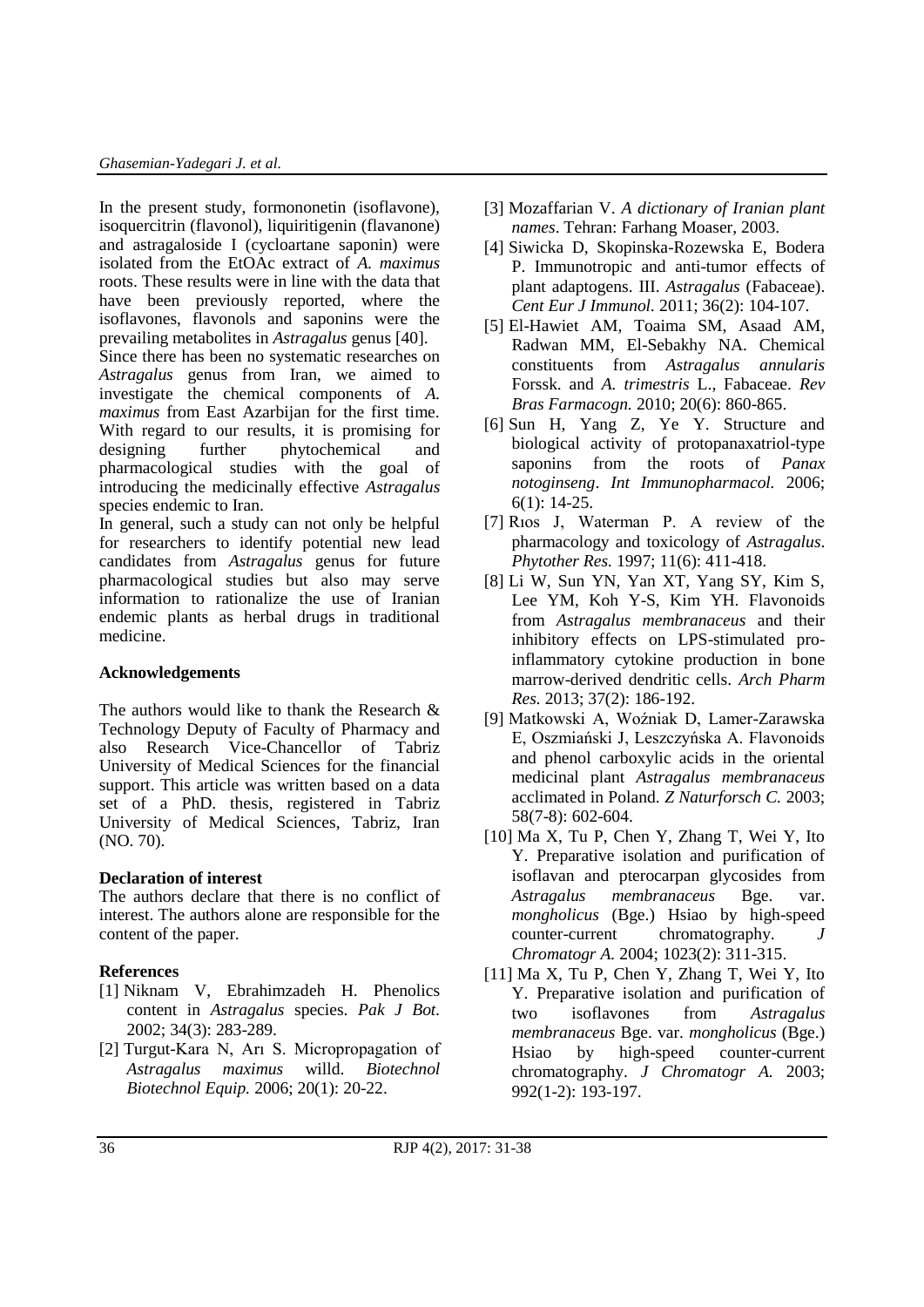- [12] Qi LW, Yu QT, Li P, Li SL, Wang YX, Sheng LH, Yi L. Quality evaluation of radix Astragali through a simultaneous determination of six major active isoflavonoids and four main saponins by high-performance liquid chromatography coupled with diode array and evaporative light scattering detectors. *J Chromatogr A.*  2006; 1134(1-2): 162-169.
- [13] Pistelli L, Giachi I, Lepori E, Bertoli A. Further saponins and flavonoids from *Astragalus verrucosus* Moris. *Pharm Biol.*  2008; 41(8): 568-572.
- [14] Li X, Qu L, Dong Y, Han L, Liu E, Fang S, Zhang Y, Wang T. A review of recent research progress on the *Astragalus* genus. *Molecules.* 2014; 19(11): 18850-18880.
- [15] Yesilada E, Bedir E, Çalış İ, Takaishi Y, Ohmoto Y. Effects of triterpene saponins from *Astragalus* species on *in vitro* cytokine release. *J Ethnopharmacol.* 2005; 96(1): 71- 77.
- [16] Bedir E, Pugh N, Calis I, Pasco DS, Khan IA. Immunostimulatory effects of cycloartane-type triterpene glycosides from *Astragalus* species. *Biol Pharm Bull.* 2000; 23(7): 834-837.
- [17] Castillo C, Valencia I, Reyes G, Hong E. 3- Nitropropionic acid, obtained from A*stragalus* species, has vasodilator and antihypertensive properties. *Drug Dev Res.*  1993; 28(2): 183-188.
- [18] Luo Y, Qin Z, Hong Z, Zhang X, Ding D, Fu J-H, Zhang W-D, Chen J. Astragaloside IV protects against ischemic brain injury in a murine model of transient focal ischemia. *Neurosci Lett.* 2004; 363(3): 218-223.
- [19] Jia R, Cao L, Xu P, Jeney G, Yin G. *In vitro* and *in vivo* hepatoprotective and antioxidant effects of *Astragalus* polysaccharides against carbon tetrachloride-induced hepatocyte damage in common carp (*Cyprinus carpio*). *Fish Physiol Biochem.* 2012; 38(3): 871-881.
- [20] El-Sebakhy NA, Asaad AM, Abdallah RM, Toaima SM, Abdel-Kader MS, Stermitz FR. Antimicrobial isoflavans from *Astragalus*

species. *Phytochemistry.* 1994; 36(6): 1387- 1389.

- [21] Pistelli L, Bertoli A, Lepori E, Morelli I, Panizzi L. Antimicrobial and antifungal activity of crude extracts and isolated saponins from *Astragalus verrucosus*. *Fitoterapia.* 2002; 73(4): 336-339.
- [22] Song C, Zheng Z, Liu D, Hu Z. Antimicrobial isoflavans from *Astragalus membranaceus* (Fisch.) Bunge. *Acta Bot Sin.*  1996; 39(5): 486-488.
- [23] Huang X, Wang D, Hu Y, Lu Y, Guo Z, Kong X, Sun J. Effect of sulfated *Astragalus* polysaccharide on cellular infectivity of infectious bursal disease virus. *Int J Biol Macromol.* 2008; 42(2): 166-171.
- [24] Zhang WD, Chen H, Zhang C, Liu RH, Li HL, Chen HZ. Astragaloside IV from *Astragalus membranaceus* shows cardioprotection during myocardial ischemia *in vivo* and *in vitro*. *Planta Med.* 2006; 72(01): 4-8.
- [25] Ma X, Zhang K, Li H, Han S, Ma Z, Tu P. Extracts from *Astragalus membranaceus* limit myocardial cell death and improve cardiac function in a rat model of myocardial ischemia. *J Ethnopharmacol.* 2013; 149(3): 720-728.
- [26] Fathiazad F, Movafeghi A, Khosropanah M. Flavonol glycosides from the leaves of *Astragalus microcephalus*. *Int J Biosci.* 2012; 2(7): 23-28.
- [27] Fathiazad F, Khosropanah M, Movafeghi A. Cycloartane-type glycosides from the roots of *Astragalus caspicus* Bieb. *Nat Prod Res.*  2010; 24(11): 1069-1078.
- [28] Mitaine-Offer AC, Miyamoto T, Semmar N, Jay M, Lacaille‐Dubois MA. A new oleanane glycoside from the roots of *Astragalus caprinus*. *Magn Reson Chem*. 2006; 44(7): 713-716.
- [29] Benchadi W, Haba H, Lavaud C, Harakat D, Benkhaled M. Secondary metabolites of *Astragalus cruciatus* Link. and their chemotaxonomic significance*. Rec Nat Prod*. 2013; 7(2): 105-113.